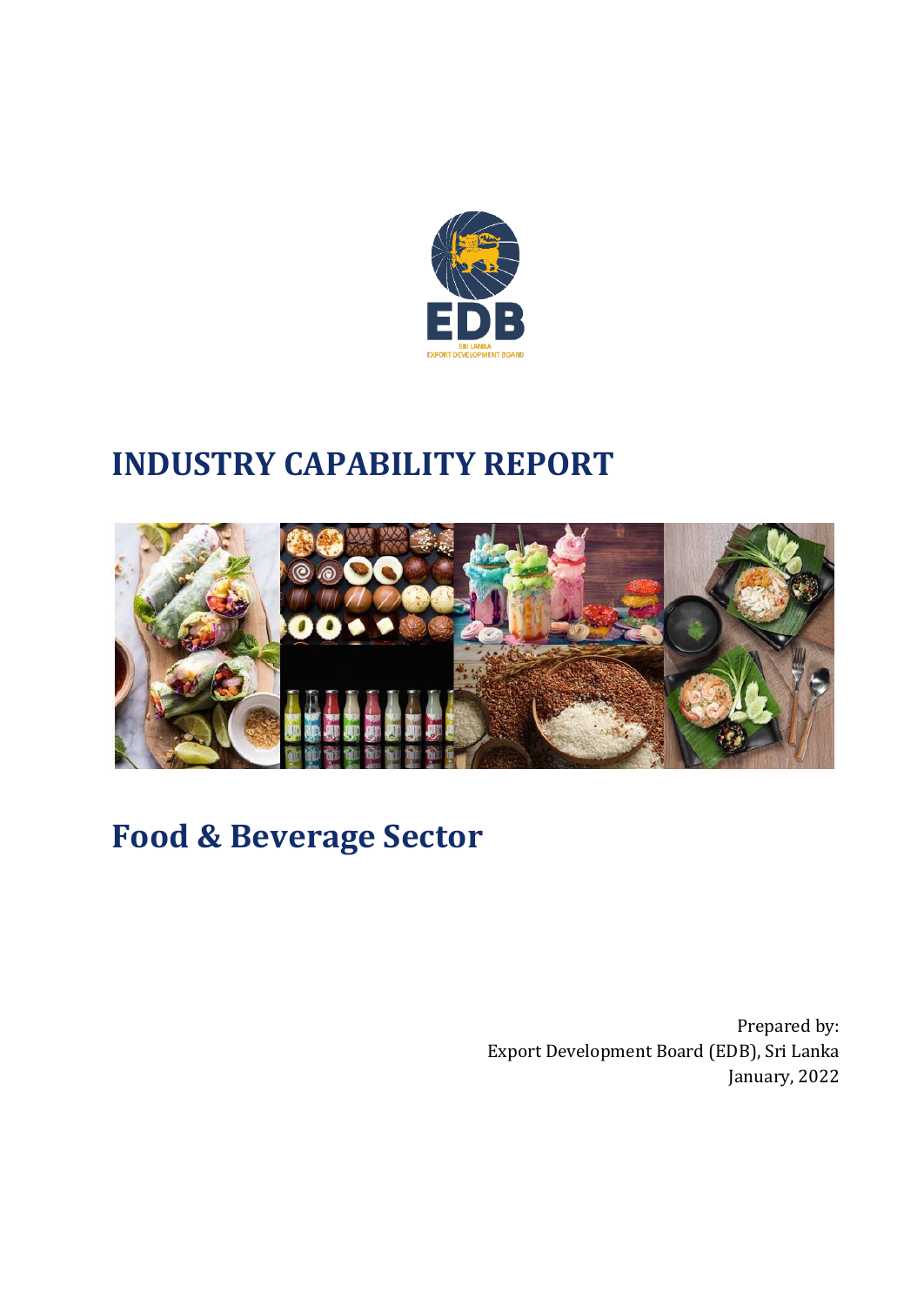# **TABLE OF CONTENTS**

| 2. |     |                                                                           |  |
|----|-----|---------------------------------------------------------------------------|--|
| 3. |     |                                                                           |  |
|    | 3.1 |                                                                           |  |
|    | 3.2 |                                                                           |  |
|    | 3.3 |                                                                           |  |
|    | 3.4 |                                                                           |  |
|    | 3.5 |                                                                           |  |
| 4. |     |                                                                           |  |
| 5. |     |                                                                           |  |
| 6. |     | <b>GEOGRAPHICAL DISTRIBUTION ACROSS THE COUNTRY AND KNOWN CLUSTERS .6</b> |  |
| 7. |     |                                                                           |  |
| 8. |     |                                                                           |  |
| 9. |     |                                                                           |  |
|    |     |                                                                           |  |
|    |     |                                                                           |  |
|    |     | 12. GOVERNMENT POLICY AND SUPPORT AVAILABLE IN THE SECTOR  10             |  |
|    |     |                                                                           |  |
|    |     | 14. INFRASTRUCTURE/LOGISTICS REQUIRED/ AVAILABLE FOR THE SECTOR  10       |  |
|    |     |                                                                           |  |
|    |     |                                                                           |  |
|    |     |                                                                           |  |
|    |     |                                                                           |  |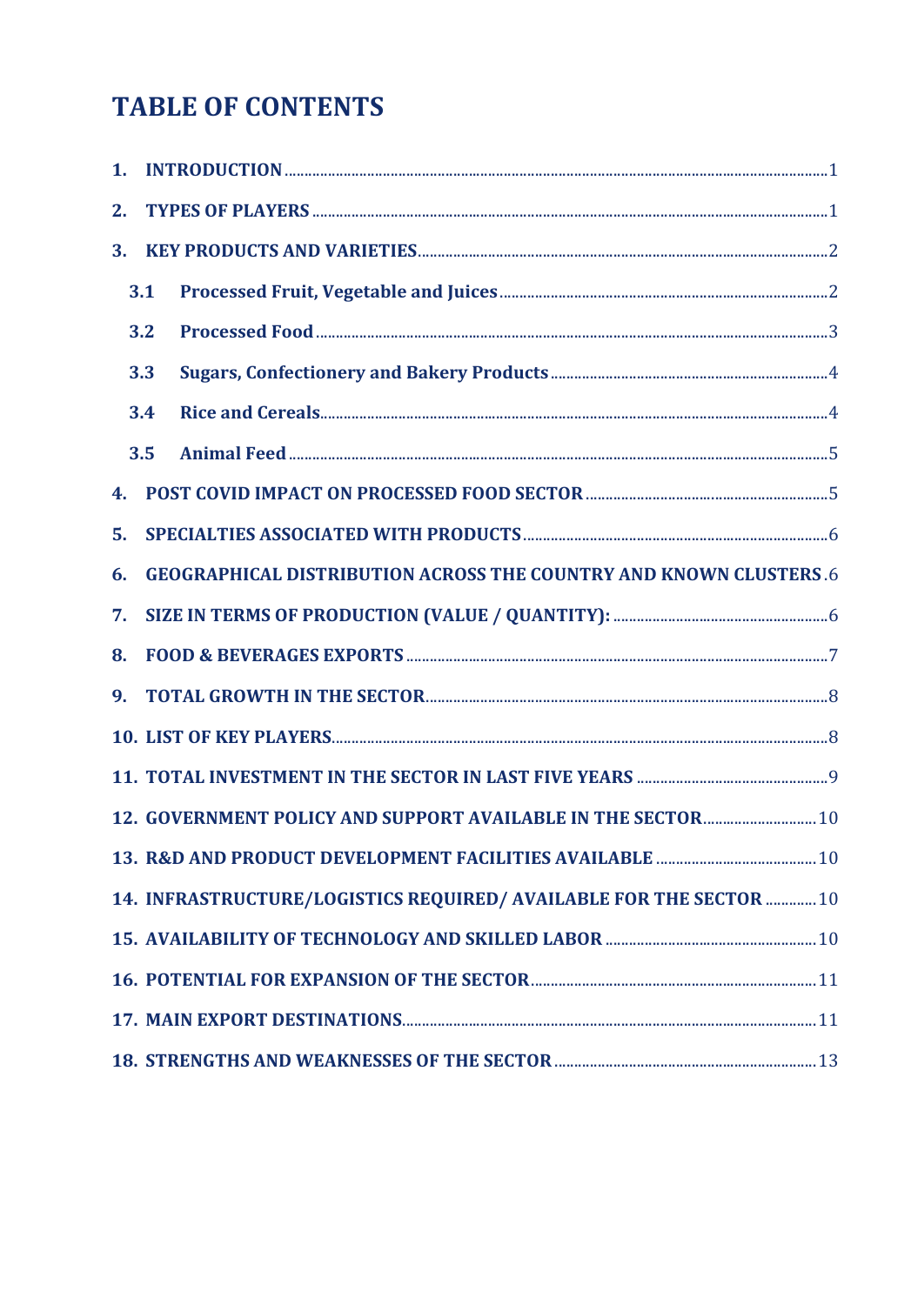# <span id="page-2-0"></span>**1. INTRODUCTION**

Food & Beverage sector is one of the important sectors due to its potential to deliver a host of benefits to the economy in terms of foreign exchange earnings, providing a suitable source of employment, contributing to innovation in the food system, uplifting of rural economy and playing an important role in local economy. Manufacturing food & beverage products according to the standards, technical regulations and sanitary and phytosanitary requirements of the relevant export market is mandatory. Sri Lankan processed food and beverage sector covers a wide range of products including coconut, vegetables, and fruitbased products, concentrates and juices, semi-cooked food, confectionery, and bakery products, ready-to-serve food, beverages, animal feed, and preparations of cereals and flour.

- Worldwide, the Food market realized a total revenue of US\$8,245 billion in 2020.
- With 18%, Confectionery & Snacks is the largest segment of the Food market with revenues of US\$1,497 billion in 2020, followed by Bread & Cereal Products (US\$1,173 billion) and Meat (US\$1,141 billion).
- All segments are growing with high growth rates, with the Baby Food segment growing the highest (59% from 2020 to 2026).
- Worldwide, the highest revenue per capita in the Food market was generated in Japan in 2020 with US\$5,555.
- Food is still a niche category in e-commerce due to logistical hurdles. An emergence is only likely when retailers can seamlessly connect online and offline sales channels and leverage existing logistics chains.
- The international brand manufacturers Nestlé, PepsiCo, Danone, Kraft Heinz and Mondelez International are the most important key players in Food.

#### <span id="page-2-1"></span>**2. TYPES OF PLAYERS**

The players in this sector could be categorized as large, medium and small-scale exporters. Most of the SME manufacturers who have capacity and adhere to the international standards are supplying their products to the direct exporters as well as for the local consumption. Food manufacturers and producers are scattered all over the country.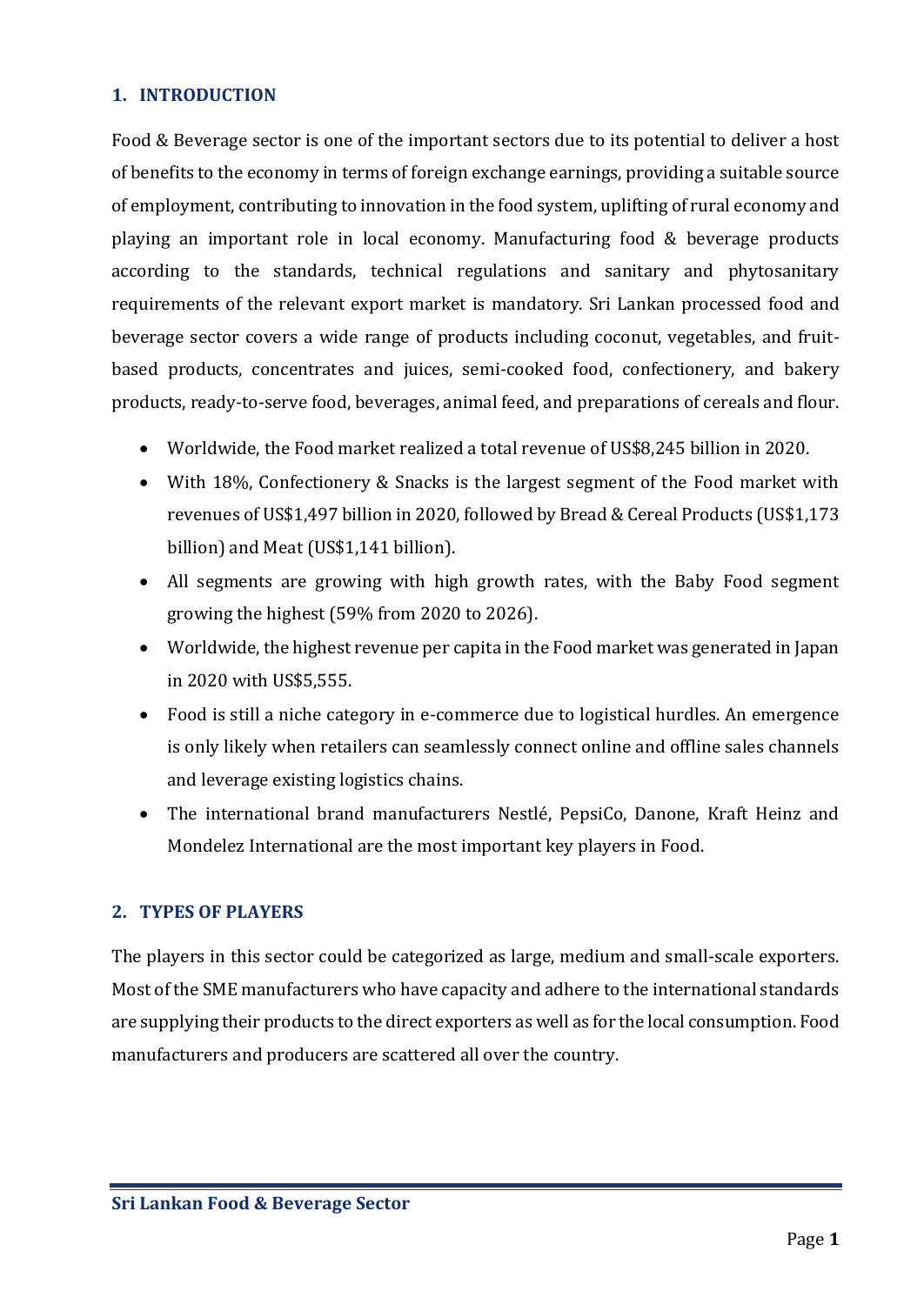### <span id="page-3-0"></span>**3. KEY PRODUCTS AND VARIETIES**

The product categories such as Processed vegetables, & fruits, concentrates & juices, semi cooked food, confectionery & bakery products, ready to serve food, rice & cereals, alcoholic & non‐alcoholic beverages, animal feed, preparations of cereals & flour etc., are identified to develop and promote in the overseas markets. These product categories have shown a rapid growth during the past decade.

# <span id="page-3-1"></span>**3.1 Processed Fruit, Vegetable and Juices**

High quality canned fruit juices especially pineapple juice in light syrup, sliced pineapples, pieces, chunks and mixed fruits packed in glass jars/ tins. The use of high processing techniques and handling leads to increase of exports from Sri Lanka.

The fruit juice industry is one of the world's most important sectors in agri-business. The packaging, labeling and presentation are very important factors when the processed food industry is intended for the export market. Passion fruit, mango, papaya and pineapple, anoda, mix fruit juices shows a high potential amongst the tropical fruit juice market having the unique tropical flavours unmatched by other suppliers.

Examples for Processed Fruit, Vegetable are: Dehydrated Fruits & Vegetables, Processed Gherkins & Cucumber, Herbal Tea, etc.

Dehydration of fruits and vegetables is one of the oldest methods of food preservation techniques. Handling, transportation and "ready to use" are the advantages of dehydration. Natural fruits & vegetables are processed under strict hygienic conditions according to international standards. The use of high technology leads to preservation of the product taste, colour, texture, aroma and vitamins. Dehydrated pineapple, mango, papaya are some of the popular varieties exported to the EU, USA, UK, Australia, and Maldivian markets. These products are used as tropical fruit dessert supplements, in instant soup and rice mixes.

Gherkins preserved in brine and in vinegar are in high demand products. Japan is the main market for Sri Lankan gherkins followed by Australia, the Netherlands and Thailand. Value added gherkins are exported to Fast Food Chains, Restaurants, Hotels and Super markets in the international market.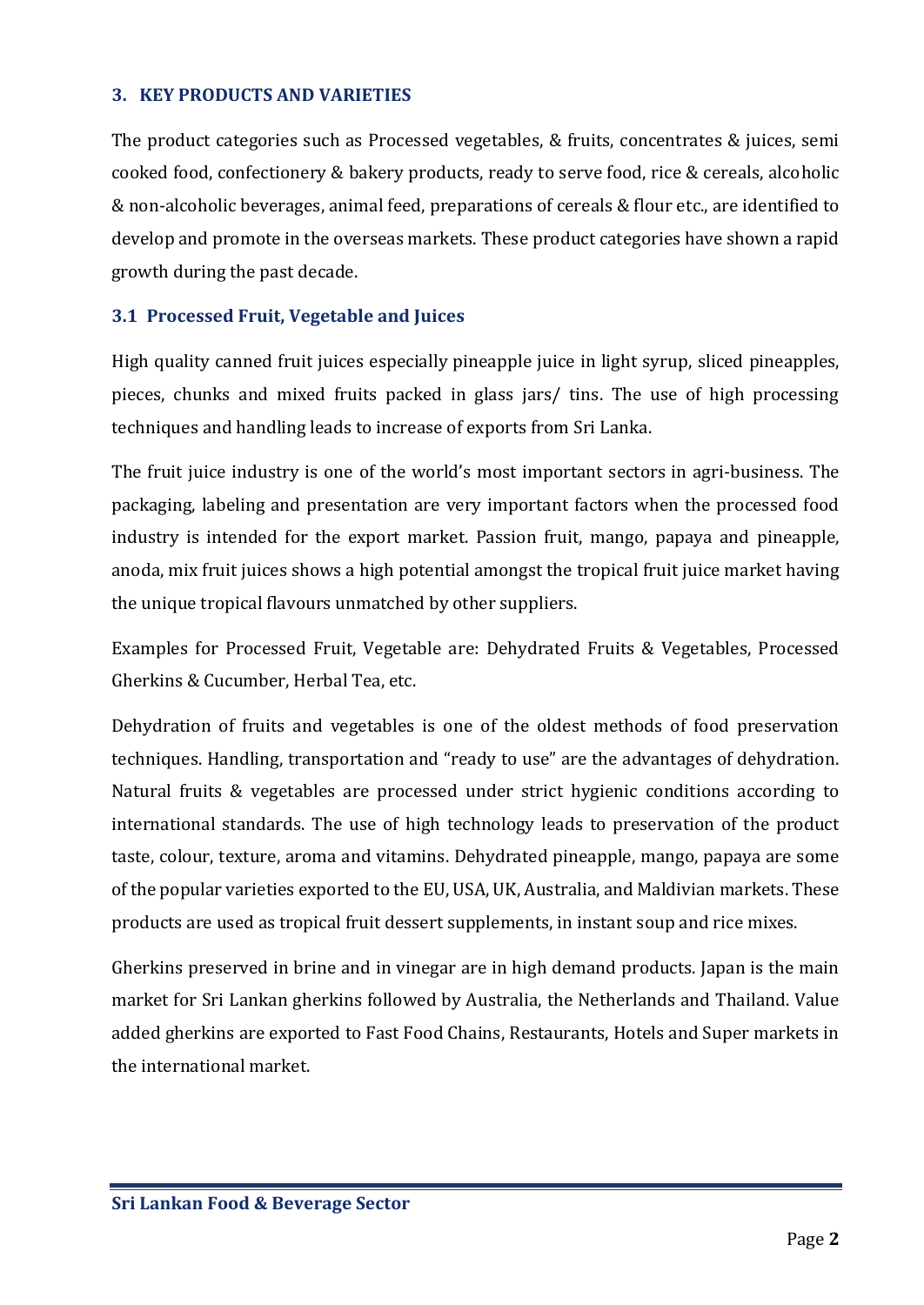# <span id="page-4-0"></span>**3.2 Processed Food**

Processed food industry in Sri Lanka is one of the emerging and lucrative industries in terms of production, consumption, export and growth prospects. Processed food sector consists of meat preparations, processed fish & dairy products, animal or vegetable fats, and readyto-eat products, products from natural honey / treacle and miscellaneous edible preparations.

Around 40% of the revenue in this sector is generated by mixed processed edible products. These products are mainly catered to ethnic expatriates and Asians live in the develop countries. The manufacturers started producing new items such as ready-to–eat food, processed and frozen fruit & vegetables, marine & meat products, beverages etc.

Value added baby jack fruit and banana blossom are being exported from Sri Lanka in different forms to be used as substitutes to meat and fish products. Manioc in Individual Quick Frozen (IQF) form is very popular in the UK market. Best quality vegetables are carefully selected and freeze without any preservatives or food additives. Exporters are well aware of the international market requirements and standards and majority have obtained ISO 22000/HACCP/BRC/ Kosher / organic Certificates and meet the international quality requirements to face the competition in the international market.

Processed food manufacturers are able to meet the consumer preferences and trends immerging in the global market for new products such as organic, gluten free, halal, vegetarian, vegan, health and functional foods.



**Sri Lankan Food & Beverage Sector**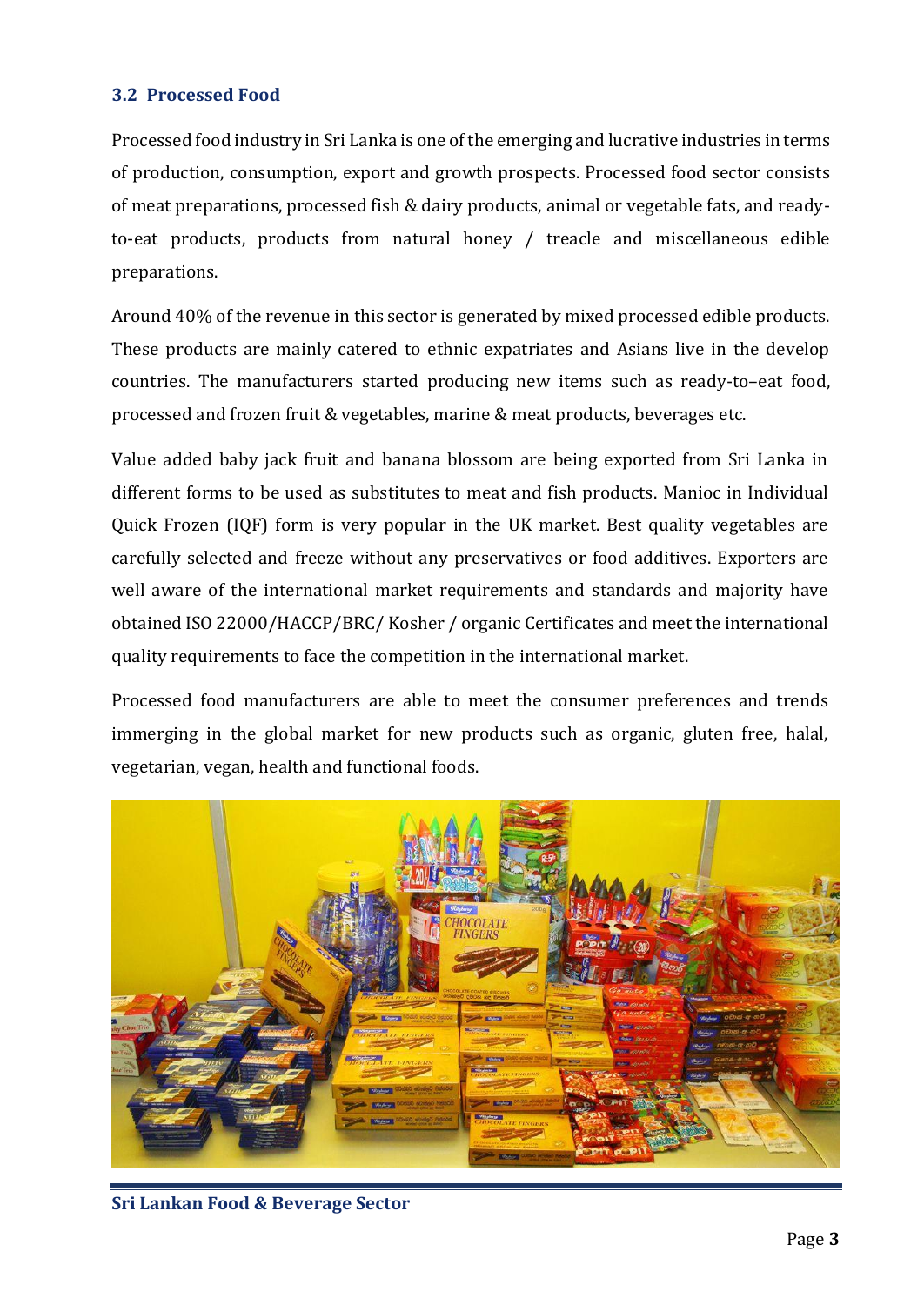#### <span id="page-5-0"></span>**3.3Sugars, Confectionery and Bakery Products**

Confectionery and bakery products show a high export growth and an increasing demand in most of the overseas markets. In line with global consumer patterns the products manufactured using nutritional natural raw material with low GI (eg. Rice) are more popular due to health concerns of consumers of all ages.

Sri Lanka has exported a variety of confectionary products including crackers, sweet/ cream/savory biscuits, Chocolates, cereal flakes to Maldives, Ghana, Australia, UK and USA in 2021. Manufacturers are



complying with food safety and food hygiene systems and use high technology in producing these food items especially aiming at the international demand. Sri Lankan confectionery product manufacturers also specialize in producing high quality products using finest ingredients. There is a rising trend towards consumption of "sugar‐free" or "light‐sugar" or "low GI" products. Companies are certified with ISO 9000, ISO 14000 and ISO 22000 international standards for management practices, management of the environment and for food safety respectively.

#### <span id="page-5-1"></span>**3.4Rice and Cereals**

Rice is a staple food worldwide. Red rice and the Sri Lankan traditional health rice varieties such as Suwandal, Alhal, Rathhal have high demand in the world market. According to Medical specialists, a newly developed "Red Basmati" is identified as the only healthy rice for diabetic patients and popular in the international markets.

Rice and Cereal exports mainly consist of brown rice, rice flour, maize starch, kurakkan, black gram flour and wheat flour etc.

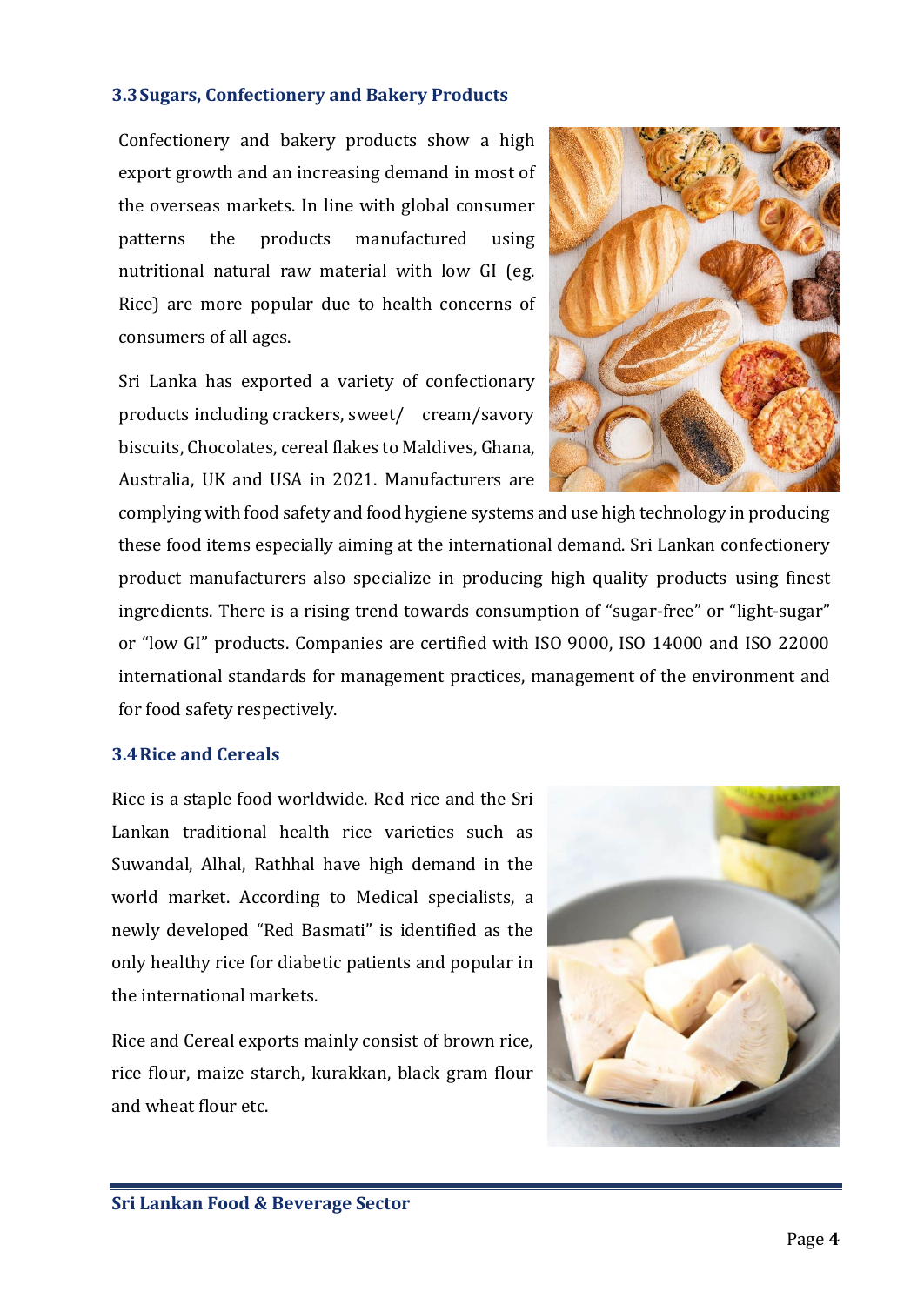# <span id="page-6-0"></span>**3.5Animal Feed**

Animal feed is another important export industry and it is a growing industry in Sri Lanka. Residues of milling industry are used as animal feed. High quality animal feed are produced for exports using ingredients such as broken rice, wheat bran, flour, maize, soya bean etc. Large scale producer/exporters are engaged with this industry.

Export of animal feed comprised of 61% wheat bran and 21% rice bran. Sri Lanka has a massive opportunity to increase exports of animal feed since the global animal feed industrialists are struggling to move forward due to inadequate ingredients and main raw materials such as maize, bran etc. Sri Lanka has gifted with rice bran, wheat bran, maize and other ingredients required to manufacture animal feed. However, we export raw material and import feed for higher prices.

In view of the opportunities available globally Sri Lanka needs to promote joint venture partnership to venture into animal feed manufacturing industry which adds value to main by products from wheat & rice milling. This also would provide to increase the livelihood of local maize growers.



#### <span id="page-6-1"></span>**4. POST COVID IMPACT ON PROCESSED FOOD SECTOR**

COVID-19 outbreak interrupted the daily routine and resulted in boredom which can be defined as high energy intake by the consumption of high amount of fat, carbohydrate, and proteins. In addition, quarantine caused stress in people and pushed them toward sugary foods for feeling positive, because carbohydrate-rich foods can be used as self-medicating components due to their ability to encourage serotonin production.

Consumers are increasingly looking for food with health benefits. There has also been a substantial increase in online food buying. Demand for health & sustainable foods is increased. As a result, many large food processors, including multinationals are now reviewing their product portfolio in terms of their real value for providing nutrition and health. Eg: Functional foods, Super foods, natural ingredients…etc. United States, Germany, UK, France, India are important export destinations.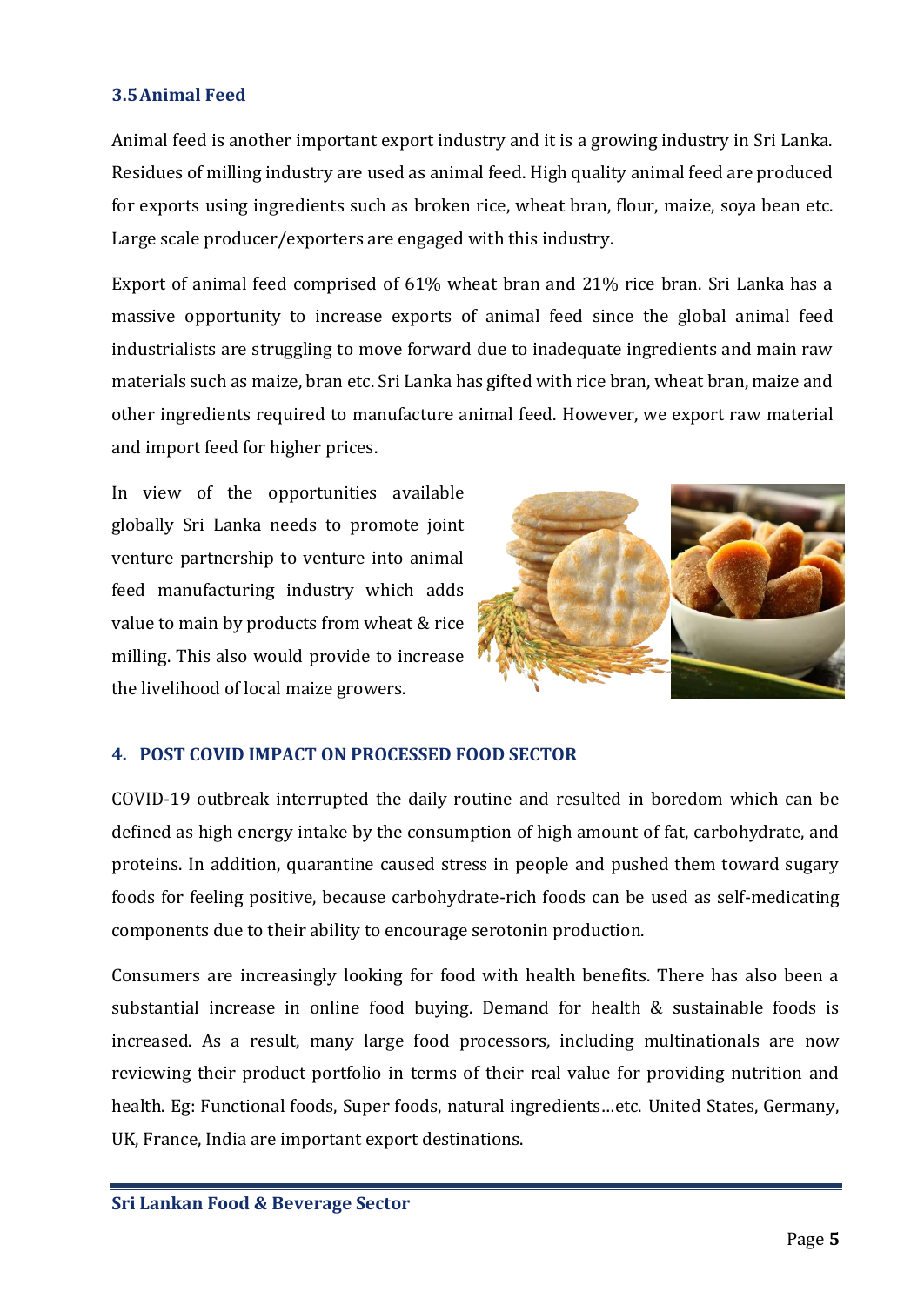# <span id="page-7-0"></span>**5. SPECIALTIES ASSOCIATED WITH PRODUCTS**

The factors such as quality, taste and flavour which are unique to Sri Lankan products are associated with the intrinsic quality of resources available in different geographical locations of the country. Sri Lankan Food producers are always working towards with "Food for Health" concept and they ensure the consumer health by supplying quality product to the market.

Companies engaged in the processed food industry comply with international standards such as ISO 9000, ISO 22000, HACCP, Halal, Kosher and Organic etc. to maintain food safety for consumers and also to meet individual requirements of global buyers. The exporters have taken measures to closely monitor the supply and production chains to ensure the traceability and supply of a quality product to the consumers.

# <span id="page-7-1"></span>**6. GEOGRAPHICAL DISTRIBUTION ACROSS THE COUNTRY AND KNOWN CLUSTERS**

Basically, large scale food industrialists are based in Colombo and others are spread out in all most all the areas of the Island. There are identified clusters for growing raw material for the food industry.

Mainly for the processed fruit, juice, jam and other processed food industries there are raw material collectors/suppliers linked with the industrialists. In addition, the industrialists have their own orchard cultivations as well as farmer clusters for their produce.

# <span id="page-7-2"></span>**7. SIZE IN TERMS OF PRODUCTION (VALUE / QUANTITY):**

Due to various companies involved in the food sector it is hard to find the company wise production figures. However, it is observed that regional manufacturing facilities are small or medium scale (SME) in compared to branded companies established within the highly urbanized Western Province.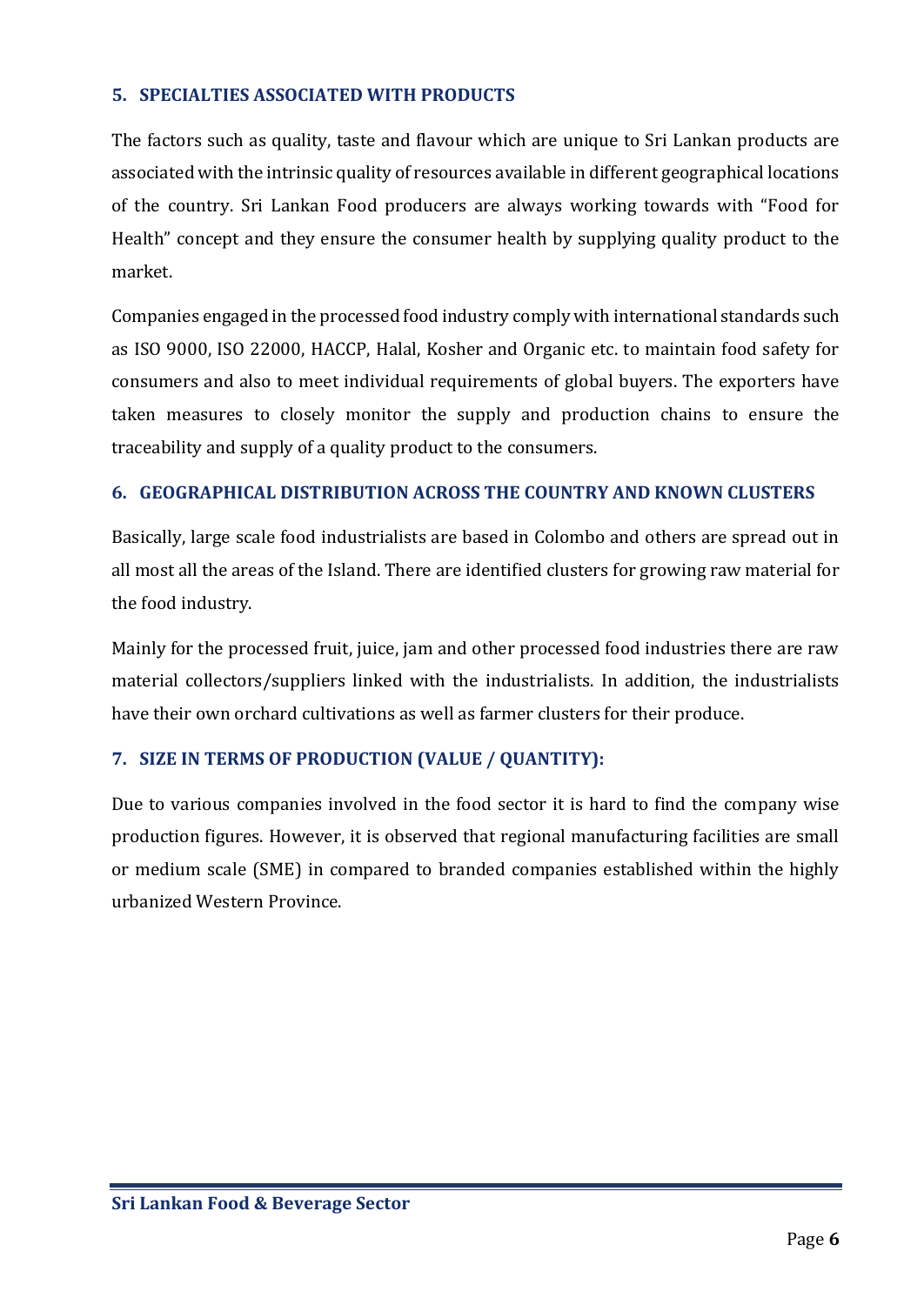#### <span id="page-8-0"></span>**8. FOOD & BEVERAGES EXPORTS**

|                         |           |              |           |              | <b>Value in USD MN</b> |        |
|-------------------------|-----------|--------------|-----------|--------------|------------------------|--------|
| <b>Description</b>      | 2019      |              | 2020      |              | 2021                   |        |
|                         | Quantity  | <b>Value</b> | Quantity  | <b>Value</b> | Quantity               | Value  |
| Processed Food          | 33,900,68 | 108.8        | 32,337,07 | 117.6        | 43,126,91              | 161.2  |
|                         | q         | 3            | 9         |              | h                      |        |
| <b>Animal Feed</b>      | 350,959,1 | 117.5        | 138,741,0 | 95.42        | 218,910,5              | 142.07 |
|                         | 82        | 6            | 64        |              | 84                     |        |
| Rice, Cereals, Oil Seed | 101,387,3 | 51.09        | 124,142,3 | 66.73        | 113,974,6              | 63.1   |
| and its Products        | 15        |              | 06        |              | 27                     |        |
| <b>Beverages</b>        | 26,858,81 | 49.13        | 23,884,18 | 31.27        | 35,319,21              | 33.11  |
|                         | 8 L       |              | 6 L       |              | 1 L                    |        |
| Sugars, Sugar           | 9,985,387 | 19.34        | 10,803,82 | 21.29        | 13,737,19              | 26.23  |
| Confectionery &         |           |              | 5         |              | 5                      |        |
| <b>Bakery Products</b>  |           |              |           |              |                        |        |
| Processed Vegetables,   | 11,424,79 | 17.6         | 11,718,54 | 18.73        | 11,510,42              | 17.96  |
| Fruits & Juices         | 8         |              |           |              |                        |        |
| Coffee                  | 22,702    | 0.35         | 26,617    | 0.32         | 30,442                 | 0.31   |
| Total:                  | 534,538,8 | 363.9        | 341,653,6 | 351.3        | 436,609,3              | 443.98 |
|                         | 91        |              | 19        | 6            | 99                     |        |

Basically, craft industry is distributed in the rural area. There are identified clusters in specific craft products.

#### Source – Sri Lanka Customs

The global F & B market was valued nearly at \$8 billion in 2018. North America was the largest market for F & B, accounting for more than 50% of the global market in 2018 & USA is the largest country in terms of value. The F & B market expected to reach a value of nearly \$9471.66 billion by 2022, significantly growing at a CAGR of 8.9% during the forecast period.

Driven by the rise in population, demand for packaged food and beverages is set to see further growth over the forecast period. Moreover, urbanized population growth is projected to grow at a CAGR of 1.7% between 2018 and 2023, outpacing total population growth of 1.0% over the same period. This will only drive more demand for packaged F & B. Additionally, with GDP growing at a faster rate than total population with a CAGR of 2.8% between 2018 & 2030, overall consumer spending on F & B is set to rise in value from 8.5% to 8.9% of GDP by 2030, coinciding with consumer trends such as more convenience-seeking lifestyles.

The Global Organic F & B market accounted for \$102.76 billion in 2017 and is expected to reach USD 440.60 billion by 2026.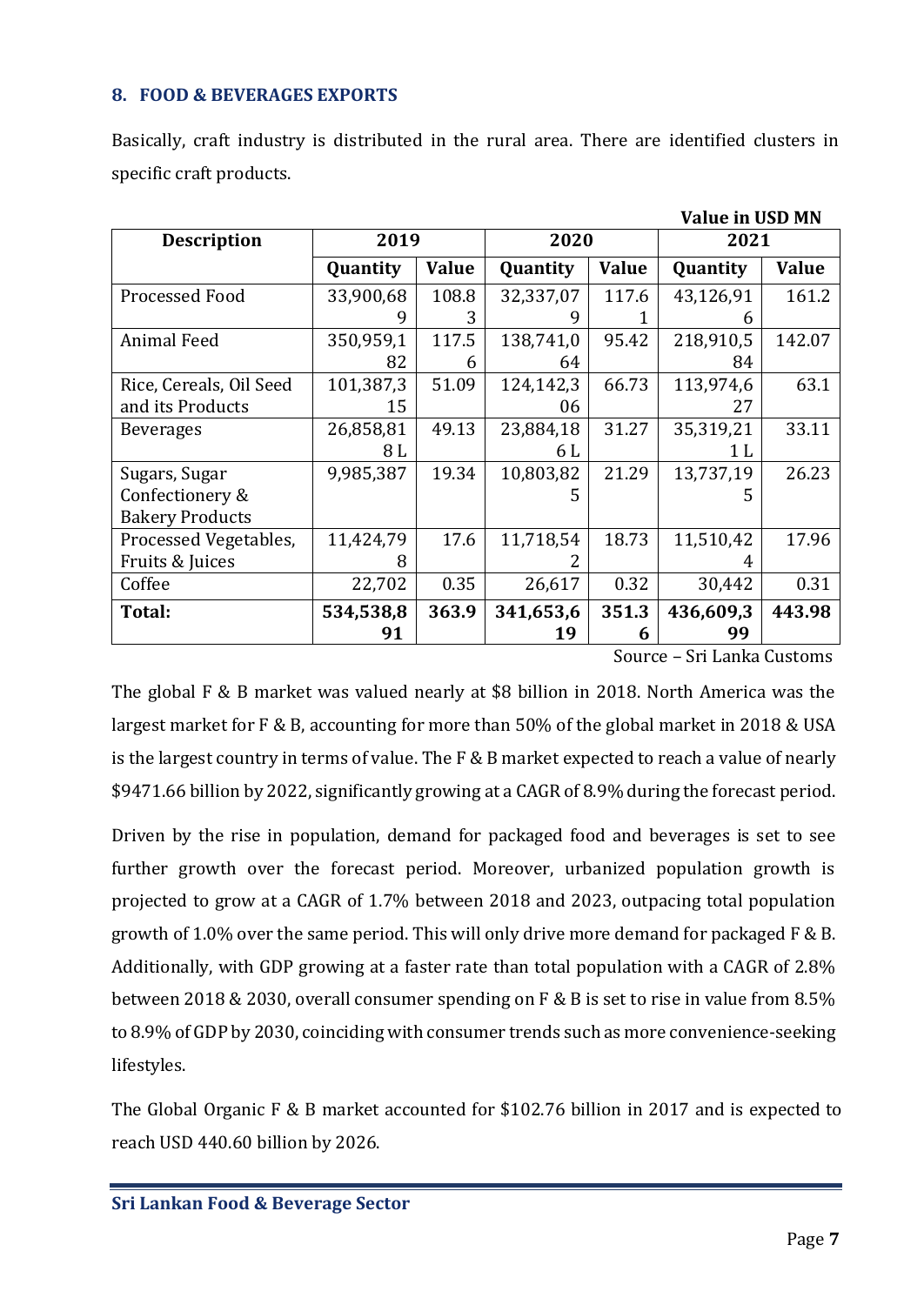# <span id="page-9-0"></span>**9. TOTAL GROWTH IN THE SECTOR**

Manufacturing, distributing and exporting of Food and Beverages in Sri Lanka is dominated by a few large-scale companies with established brand names. The changing economic status of the country with expanding urbanization process has given opportunity to increase number of food manufacturing units especially in and around major agricultural areas. Well established companies for confectionery products have commenced their business in Central Province of Sri Lanka

With the dawn of peace many industries were started in the Northern & Eastern Districts to boost the production of various raw materials as well as finished products for the processed food industry. The land has been allocated among the war victims and the basic facilities such as fishing utensils, seed material, fertilizer, water etc. has been distributed free of charge. The exporters are directly linked with the producers which will lead to enhance their production capacity of their finished product. Besides that, industry training programmes have been conducted by the Government, there are various other organizations located in the area to enhance living standards of the people.

# <span id="page-9-1"></span>**10.LIST OF KEY PLAYERS**

#### **PROCESSED VEGETABLES, FRUITS & JUICES**

- H J S CONDIMENTS LTD
- C B L NATURAL FOODS PVT LTD
- LANKA CANNERIES LTD
- PRIPA ORGANIC COLOMBO PVT LTD
- TROPICAL HEALTH FOOD PVT LTD

# **SUGARS, SUGAR CONFECTIONERY & BAKERY PRODUCTS**

- CEYLON BISCUITS LTD
- C B L EXPORTS PVT LTD
- MALIBAN BISCUIT MANUFACTORIES PVT LTD
- CEYLON AGRO INDUSTRIES LTD
- C B L FOODS INTERNATIONAL PVT LTD

#### **PROCESSED FOOD**

- PARAS INDUSTRIES PVT LTD
- SRI LANKAN CATERING LTD
- TAPROBANE SEAFOODS PVT LTD
- AMAZON TRADING PVT LTD
- E F L GLOBAL FREEPORT PVT LTD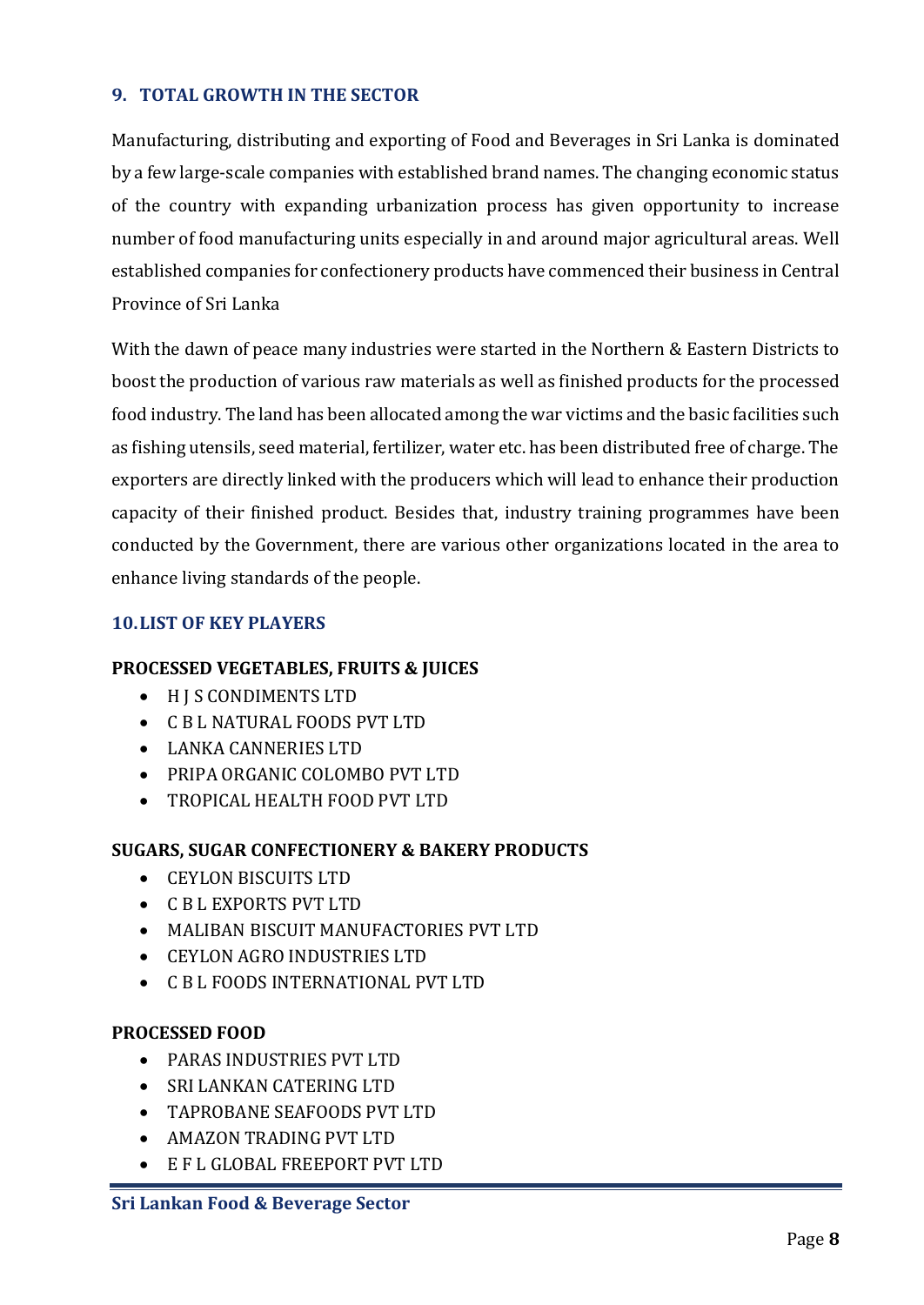# **RICE, CEREALS, OIL SEED AND ITS PRODUCTS**

- PRIMA CEYLON PVT LTD
- AUSSEE OATS MILLING PVT LTD
- PULSES SPLITTING AND PROCESSING INDUSTRY PVT LTD
- SERENDIB FLOUR MILLS PVT LTD
- LANKA GURDIAN COMMODITIES EXPORTS PVT LTD

### **COFFEE**

- AKBAR BROTHERS PVT LTD
- STASSEN EXPORTS PVT LTD
- D & R EXPORTS PVT LTD
- HARISCHANDRA MILLS PLC
- A N A INTERNATIONAL PVT LTD
- LEELA EXPORTS & IMPORTS

# **BEVERAGES**

- LION BREWERY CEYLON PLC
- DABUR LANKA PVT LTD
- HAYLEYS FREE ZONE LTD
- CEYLON BEVERAGE INTERNATIONAL PVT LTD
- C L SYNERGY PVT LTD

# <span id="page-10-0"></span>**11.TOTAL INVESTMENT IN THE SECTOR IN LAST FIVE YEARS**

Private sector exporters have invested to develop R & D facilities, to obtain international standard certifications and to participate at international trade fairs to update their knowledge on new product technology, standards and regulations. Sri Lankan Universities are conducting advanced courses on Food Science and Technology to introduce qualified human resources to the industry. EDB is also providing assistance under the "Market Access Support Scheme" to upgrade the production process, obtain international certifications, participation at international events, product upgradation etc and coordinating with the private sector to encourage investments in this sector.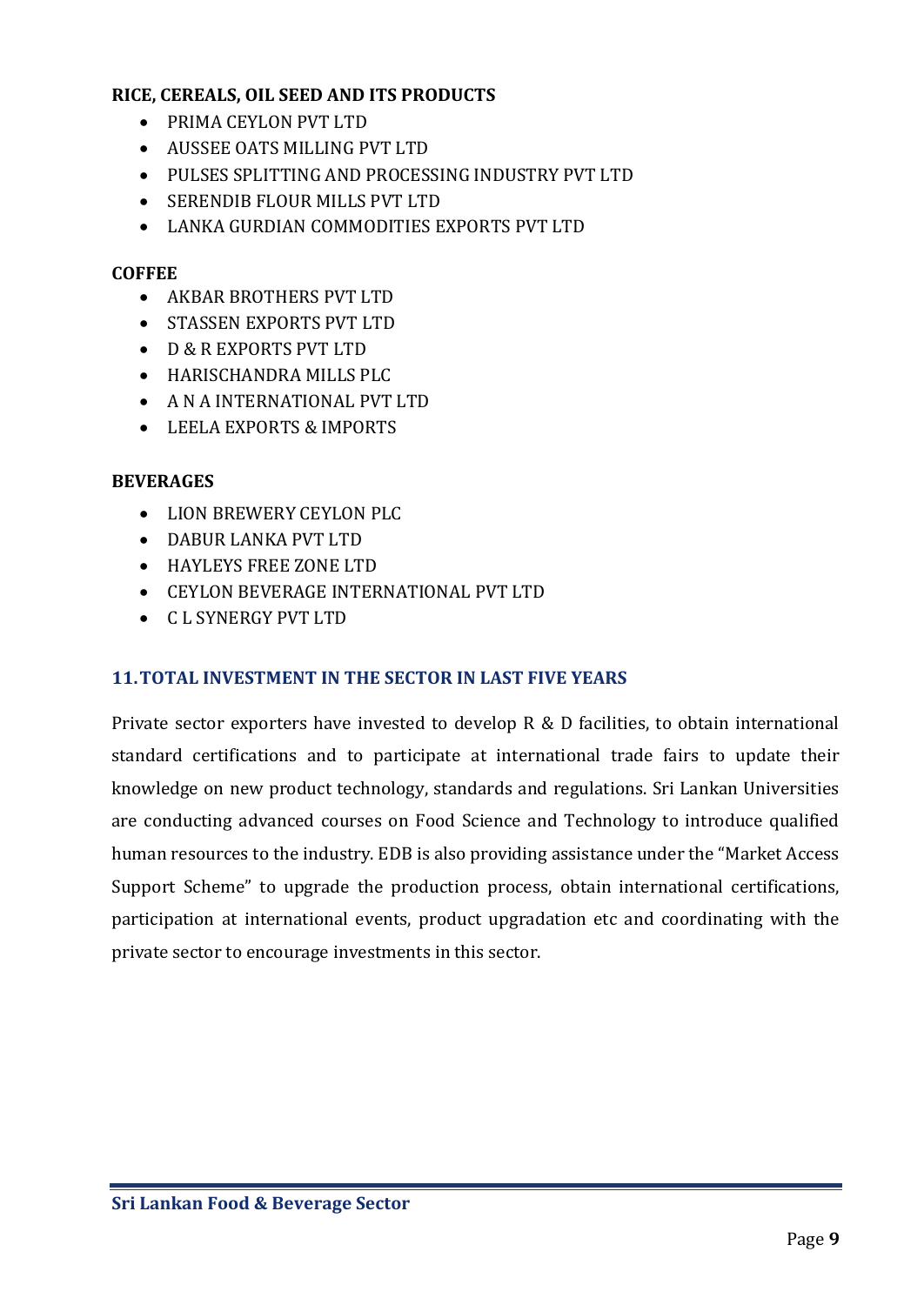# <span id="page-11-0"></span>**12.GOVERNMENT POLICY AND SUPPORT AVAILABLE IN THE SECTOR**

Processed F & B Sector is one of the 06 focus sectors identified in National Export Strategy (NES) for development and promotion focusing on the increasing demand and new trends in the international market for health conscious and convenient F & B products

The government's industrial policy is to create environment to increase investments, joint venture businesses and importation for value addition and re-exports of certain products to increase most needed foreign exchange to the country. Under the guidance of the Ministry of Trade, it is proposed to encourage local and foreign investments in all possible sectors since Sri Lanka has a comparative advantage. The Board of Investment (BOI) offers various incentives for investors. Research Institutions also conduct a series of programmes to develop R & D facilities and Government related institutions offer training and upgrade skills of the technical staff.

# <span id="page-11-1"></span>**13.R&D AND PRODUCT DEVELOPMENT FACILITIES AVAILABLE**

The Sri Lankan Universities, State & non state Research Institutions like CRI, TRI, ITI, SLINTECH and private sector stakeholders using their own facilities carry out researches on product development and introduce new varieties to the sector/ international market.

EDB is also engaged in a project to assist agriculture and fisheries exporters to move up in their value chain by assisting them to develop new/ innovative product with reputed R & D Institution to introduce to the international market. This project has been carried out during 2021 and 2022.

# <span id="page-11-2"></span>**14.INFRASTRUCTURE/LOGISTICS REQUIRED/ AVAILABLE FOR THE SECTOR**

With the existing road development programmes, it is easy to transport goods from all corners of the Island. Also, the Government pays special attention to develop logistics such as air line facilities, fumigation facilities, packaging and labelling etc. for the development of the sector.

#### <span id="page-11-3"></span>**15.AVAILABILITY OF TECHNOLOGY AND SKILLED LABOR**

The technical expertise, experienced & qualified staff currently engaged in the industry. EDB is directly in contact with the foreign Embassies in Sri Lanka to obtain services of foreign experts to develop required technology for the industry. EDB is also closely working our Missions abroad to identify suitable technical experts and organize workshops, seminars, factory visits to identify their technical requirements to facilitate exporters.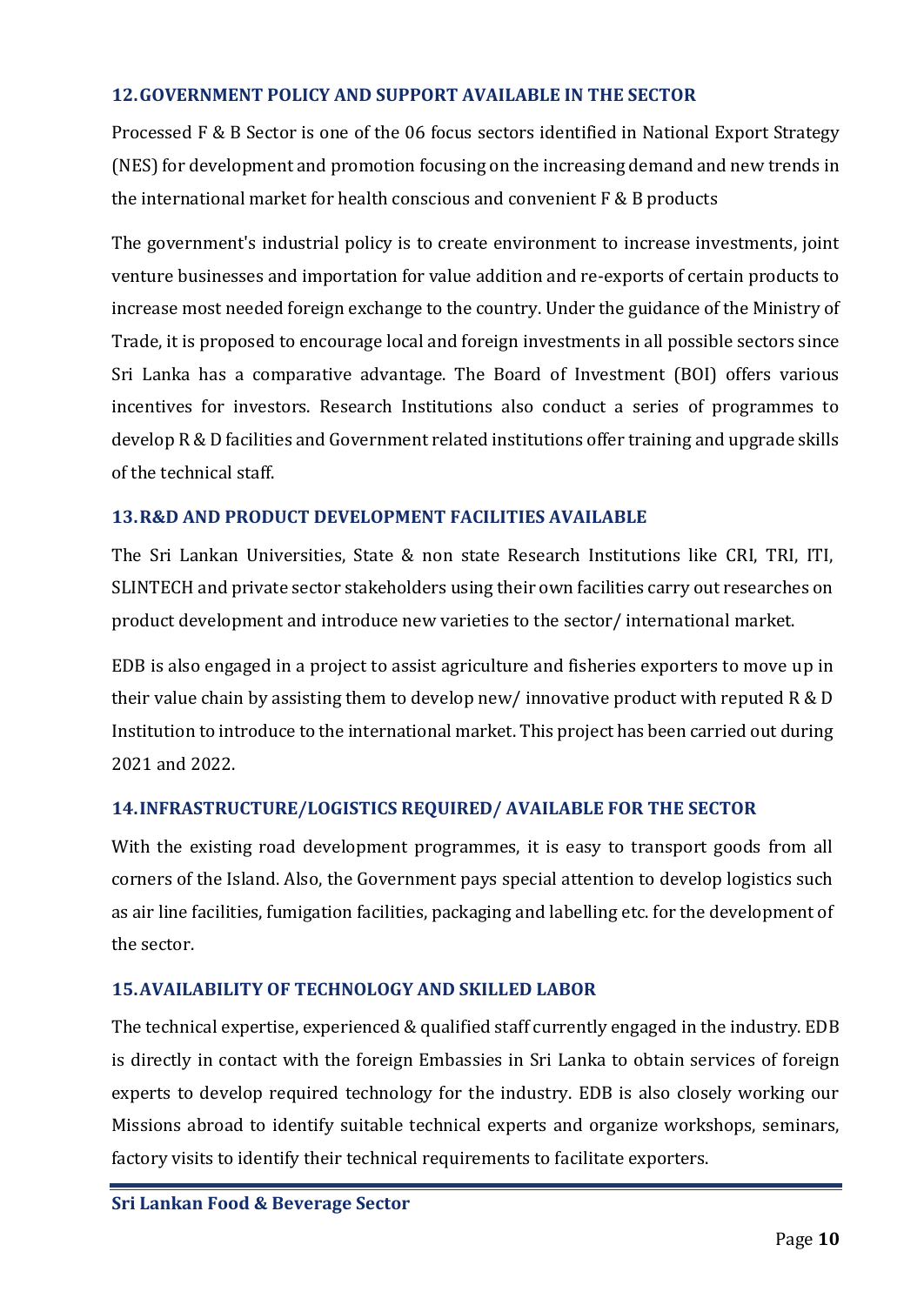# <span id="page-12-0"></span>**16.POTENTIAL FOR EXPANSION OF THE SECTOR**

The industry has a potential for further expansion utilizing the resources available in the country and has a potential to develop/ increase exports to the ethnic markets such as Middle East, Australia, United Kingdom, Canada and USA.

There is an opportunity to increase volumes of exports if the country encourages imports of raw material for certain products for value addition and re-export. Eg. Cashew

Available skilled workforce and coaching staff to develop products to meet the international standards and demand.

| <b>Description</b>                       | 2021           |             |  |  |
|------------------------------------------|----------------|-------------|--|--|
|                                          | Quantity - Kg  | <b>UISD</b> |  |  |
| <b>Processed Food</b>                    | 43,126,916     | 161,198,916 |  |  |
| India                                    | 30,155,578 Kg  | 47,780,264  |  |  |
| <b>United States</b>                     | 922,198 Kg     | 23,837,708  |  |  |
| Maldives                                 | 4,496,588 Kg   | 14,872,387  |  |  |
| <b>United Arab Emirates</b>              | 1,328,803 Kg   | 9,099,367   |  |  |
| Australia                                | 620,495 Kg     | 6,474,984   |  |  |
| <b>Other Markets</b>                     | 5,603,254 Kg   | 59,134,204  |  |  |
| <b>Animal Feed</b>                       | 218,910,584    | 142,069,965 |  |  |
| India                                    | 23,433,253 Kg  | 101,802,966 |  |  |
| Viet Nam                                 | 100,061,930 Kg | 18,550,341  |  |  |
| Japan                                    | 81,885,360 Kg  | 15,490,228  |  |  |
| Bangladesh                               | 754,240 Kg     | 2,269,303   |  |  |
| Oman                                     | 6,855,498 Kg   | 931,621     |  |  |
| <b>Other Markets</b>                     | 5,920,303 Kg   | 3,025,505   |  |  |
| Rice, Cereals, Oil Seed and its Products | 113,974,627    | 63,096,246  |  |  |
| Singapore                                | 26,986,816 Kg  | 11,091,516  |  |  |
| Maldives                                 | 19,048,453 Kg  | 8,360,414   |  |  |
| Malaysia                                 | 18,328,392 Kg  | 7,907,901   |  |  |
| India                                    | 9,472,232 Kg   | 6,474,282   |  |  |
| Qatar                                    | 5,321,844 Kg   | 4,826,617   |  |  |
| <b>Other Markets</b>                     | 34,816,890 Kg  | 24,435,516  |  |  |

# <span id="page-12-1"></span>**17.MAIN EXPORT DESTINATIONS**

**Sri Lankan Food & Beverage Sector**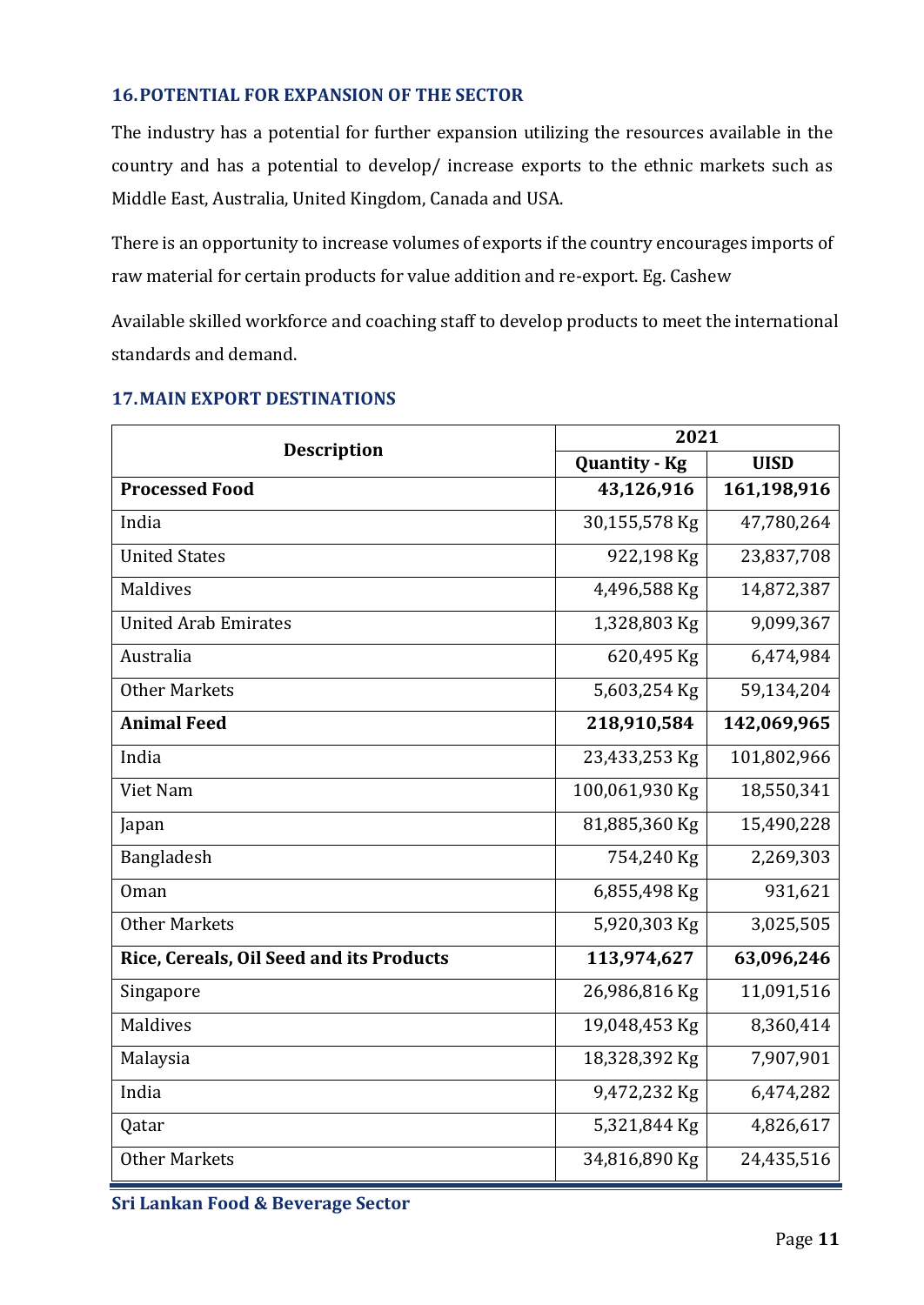| <b>Beverages</b>                                         | 35,319,211   | 33,110,874  |
|----------------------------------------------------------|--------------|-------------|
| India                                                    | 17,615,031L  | 12,815,619  |
| Uganda                                                   | 6,778,399L   | 4,772,616   |
| <b>United Arab Emirates</b>                              | 1,052,975L   | 3,325,106   |
| Singapore                                                | 87,121L      | 2,637,104   |
| Maldives                                                 | 2,141,124L   | 2,088,128   |
| <b>Other Markets</b>                                     | 7,644,561L   | 7,472,302   |
| <b>Sugars, Sugar Confectionery &amp; Bakery Products</b> | 13,737,195   | 26,229,725  |
| Maldives                                                 | 1,459,176 Kg | 4,090,323   |
| Ghana                                                    | 2,026,788 Kg | 3,928,376   |
| Australia                                                | 733,156 Kg   | 1,934,102   |
| <b>United Kingdom</b>                                    | 865,721 Kg   | 1,704,875   |
| <b>United States</b>                                     | 717,683 Kg   | 1,694,765   |
| <b>Other Markets</b>                                     | 7,934,671 Kg | 12,877,284  |
| <b>Processed Vegetables, Fruits &amp; Juices</b>         | 11,510,424   | 17,959,141  |
| Japan                                                    | 2,822,704 Kg | 3,829,044   |
| Germany                                                  | 826,935 Kg   | 2,537,071   |
| Netherlands                                              | 1,342,431 Kg | 1,907,473   |
| <b>United States</b>                                     | 749,183 Kg   | 1,629,196   |
| Spain                                                    | 949,017 Kg   | 1,193,454   |
| <b>Other Markets</b>                                     | 4,820,154 Kg | 6,862,903   |
| <b>Coffee</b>                                            | 30,442       | 312,753     |
| Australia                                                | 7,472 Kg     | 54,562      |
| Maldives                                                 | 2,528 Kg     | 45,279      |
| Chile                                                    | 1,238 Kg     | 23,940      |
| <b>United Arab Emirates</b>                              | 1,903 Kg     | 23,362      |
| <b>United States</b>                                     | 1,519 Kg     | 19,636      |
| <b>Other Markets</b>                                     | 15,782 Kg    | 145,973     |
| <b>Total:</b>                                            | 436,609,399  | 443,977,619 |